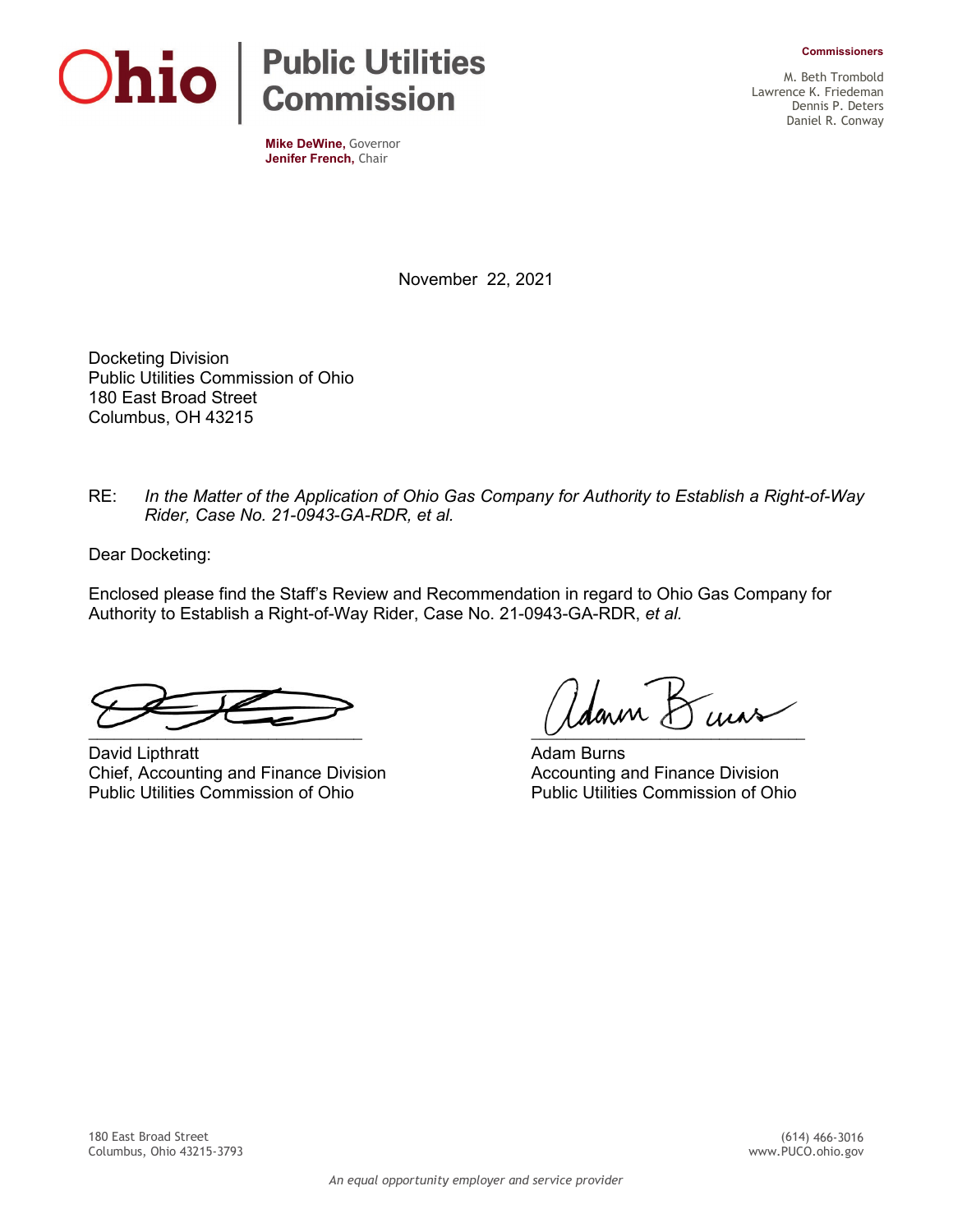## **Ohio Gas Company Case No. 21-0943-GA-RDR**

## **APPLICATION SUMMARY**

On September 15, 2021, Ohio Gas Company (Ohio Gas or Company) filed an application with supporting exhibits (Application) for authority from the Public Utilities Commission of Ohio (Commission) to establish a Right-of-Way Rider (ROW Rider) and authority to revise its tariffs and modify its accounting procedures accordingly. In accordance with R.C. 4939.07 and 4905.13, Ohio Gas seeks accounting authority to record certain right-of-way costs as a regulatory asset and seeks approval from the Commission to implement the ROW Rider to recover certain right-of-way costs.

ROW Rider is proposed to recover two types of cost. Pursuant to R.C. 4939.07(D), Part A of the proposed ROW Rider will recover right-of-way costs directly incurred by the Company. Pursuant to R.C. 4939.07(B), Part B of the proposed ROW Rider will recover right-of-way costs charged to the Company by a municipality.

Both R.C. 4939.07(D) and R.C. 4939.07(B) specify that cost recovery is limited to costs "incurred by the public utility both after January 1, 2002, and after the test year of the public utility's most recent rate proceeding or the initial effective date of rates in effect but not established through a proceeding for an increase in rates."

#### **Part A Component**

In accordance with R.C. 4939.07(D)(2)(a), Part A of the ROW Rider identifies costs that are directly incurred by the public utility as a result of local regulation of its occupancy or use of a public way or an appropriate allocation and assignment of costs related to implementation of this section, excluding any cost arising from a public way fee levied upon and payable by the public utility.

The Company seeks accounting authority to record Part A costs as a regulatory asset under R.C. 4939.07(D)(1), which authorizes the Commission to grant the deferral of the types of costs associated with Part A of the proposed ROW Rider.

The Company also seeks authority to recover Part A costs under R.C. 4939.07(D)(3), which provides the Commission authority to approve cost recovery under Part A of the proposed ROW Rider and identifies when cost recovery shall be authorized. In its Application, the Company proposes to recover \$871,834 associated with Part A.

#### **Part B Component**

In accordance with R.C. 4939.07(B)(1), Part B of the proposed ROW Rider will recover right-of-way costs charged to the Company by a municipality. The Company seeks recovery of Part B costs under R.C. 4939.07(B)(2), which addresses the recovery of right-of-way fees and provides further details on the mechanics of the rider.

#### **Statutory Presumption for Cost Recovery**

R.C. 4939.07(D)(3) provides that the Commission shall approve cost recovery if it determines that only providing deferral authority would be impractical or if a hardship exists. Ohio Gas states that creating a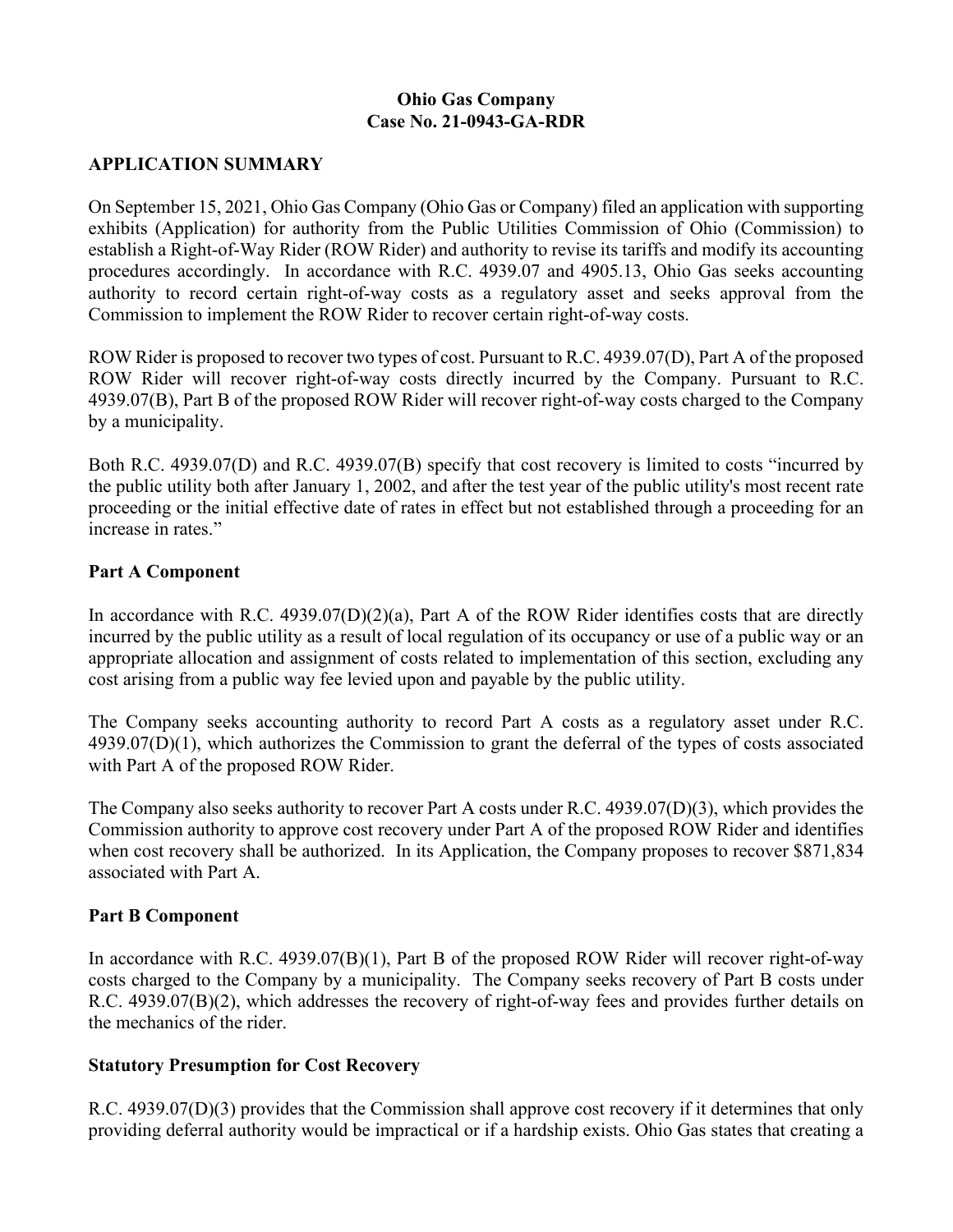deferral without providing for timely cost recovery would be both impractical and cause a hardship to Ohio Gas.

Creating a deferral would add carrying charges to the principal amounts that the Company proposes to collect through the ROW Rider, thus requiring future customers to pay even greater amounts.<sup>[1](#page-2-0)</sup> While the Company's proposal does not include any request for carrying charges, deferring the right-of-way costs for future recovery would require future customers to pay for the Company's cost of serving customers now.

Under R.C.  $4939.07(D)(3)$ , the Commission is to presume a hardship for small public utilities with less than 15,000 customers, and when the annualized aggregate amount sought to be recovered exceeds the greater of \$500,000 or 15% of the amount included in base rates. Ohio Gas has approximately 50,000 customers. The Company's direct right-of-way costs in 2021 are projected at approximately \$825,000. Per the Application, the Company's direct right-of-way costs from 2018 through 2020 total \$871,834.

## **Proposed Initial Rate**

The Company proposes to recover \$871,834 through rates effective January 1, 2022 through September 30, 2022. Schedules 1 and 4 attached to this Application provide detail on these costs that were incurred by the Company since the conclusion of its last test year (i.e., costs incurred after December 31, [2](#page-2-1)017).<sup>2</sup> To collect this amount, the Company proposes an initial ROW Rider rate of \$1.88 that would be applied on all customers' bills each month.<sup>[3](#page-2-2)</sup> The calculation of this rate is reflected on Schedule 5. The Commission has authority to approve recovery of these costs under R.C. 4939.07(D) and (E).

The \$871,834 and all future costs to be recovered under Part A of the ROW Rider were directly incurred by the Company as a result of local regulation of the Company's occupancy of a public way.

While the Company proposes the ROW Rider rate be the sum of Part A (directly incurred costs) and Part B (public way fees) of the rider, the initial rate under Part B is proposed at zero. More specifically, in this Application the Company is not seeking cost recovery of any public way fees in ROW Rider rates. Future public way fees, if any, under Part B would be reflected in additional schedules to subsequent annual ROW Rider filings and would then be reflected in the rate calculation process contained in Schedule 5.

# **Proposed Annual True-up Process**

Subsequent to the initial rate the Company proposes to be in place for the first nine months of 2022, the Company proposes updating its ROW Rider rates annually effective October 1st of each year. The annual applications would pick up costs for the prior calendar year.

<span id="page-2-0"></span><sup>&</sup>lt;sup>1</sup> See, e.g., In the Matter of the Application of Ohio Gas Company for Approval of An Alternative Rate Plan, Case Nos. 19-1354-GA-ALT, et al., Finding and Order (Dec. 18, 2019) (recognizing that the Commission had previously authorized the Company to defer costs with interest, and then authorizing the Company to recover in rates the interest component). The direct right-of-way costs would also qualify for recovery under alternative, and broader, statutory mechanisms that mandate post-in-service carrying costs. See R.C.  $4929.111(A)(1)$ ,  $(3)$  &  $(D)$ .

<span id="page-2-1"></span><sup>2</sup> The test year in the Company's last rate case was calendar year 2017*. See In the Matter of the Application of Ohio Gas Company for an Increase in Gas Distribution Rates*, Case No. 17-1139-GA-AIR, et al., Opinion and Order at 2 (Feb. 21, 2018).

<span id="page-2-2"></span> $3$  The charge would be separately grossed up on bills for the gross receipts tax pursuant to Sheet 11 of the Company's tariff.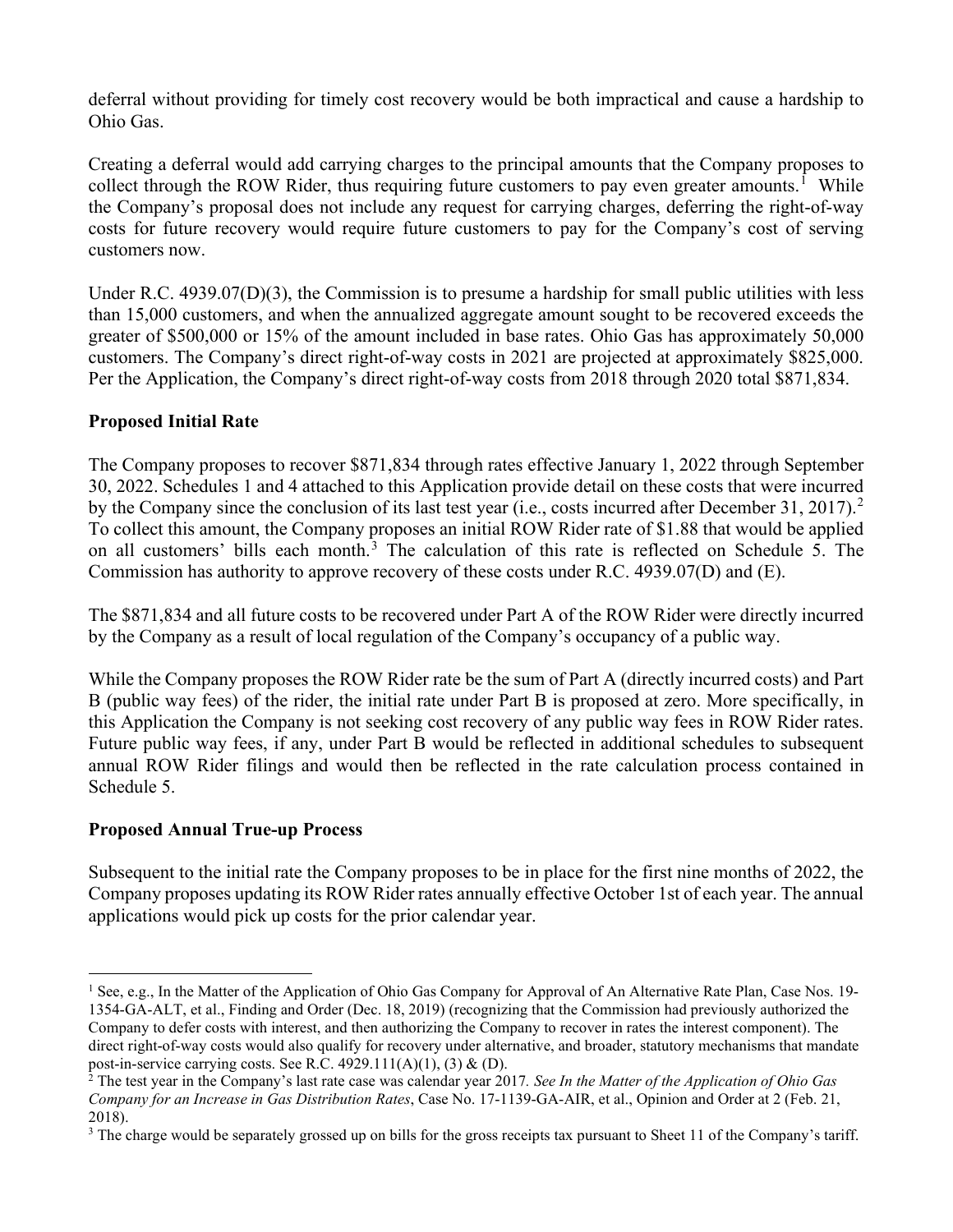With respect to the annual ROW Rider filings, the Company proposes to true-up revenue collected for the prior period with authorized cost recovery and add the over- or under-recovery (without carrying charges) to the subsequent calendar year of costs proposed to be recovered through the ROW Rider. Schedules 6 and 7 demonstrate how the annual over- or under- collection would be calculated.

Pursuant to R.C. 4939.07(D)(2)(a), the Company proposes that its costs to implement the ROW Rider be included as part of the first annual ROW Rider update in 2022. The implementation costs would be subject to Commission review in the 2022 annual filing.

The Company proposes to file its annual application to adjust the ROW Rider by March 31st of each year. The Company requests that the Commission approve an annual review process that would have the Commission issue an order on the annual filing within 120 days subsequent to the filing, and in the absence of a Commission order within 120 days of the filing the filing be deemed automatically approved on the 121st day, which would be consistent with the statutory timeframe in R.C. 4939.07(E). Ohio Gas would then implement the updated annual ROW Rider rate effective October 1st each year.

## **120-Day Process Period**

R.C. 4939.07(E) provides, among other items, a 120-day process for the Commission to review and approve an application seeking approval of a rider under R.C. 4939 such as the Company's proposed ROW Rider.

The Company requests that the Commission fully approve this Application by mid-December 2021 to allow the Company to implement the initial rate effective January 1, 2022. To facilitate approval of this Application on this timeframe, the Company would not object to the Commission deferring its review of the \$871,834 of costs sought to be recovered through the initial rate until the first annual rider process which would be initiated next March. The proposed ROW Rider tariff sheet includes the Company's standard rider tariff language for reconciliations, adjustments, or refunds. If this timeframe does not allow full approval of the Application, the Company requests that the Commission bifurcate its review and grant the Company the requested accounting authority to record right-of-way costs that would be recovered under the ROW Rider as a regulatory asset. If the Commission bifurcates its review, the Company requests that the Commission nonetheless expeditiously rule on the remaining issues in the Application

# **STAFF REVIEW & RECOMMENDATIONS**

Staff investigated Ohio Gas's proposal to establish the ROW Rider by reviewing the Application and issued data requests to obtain detailed information as to the applicability of the costs included in the Application to the statutory provisions regarding right-of-way costs deferrals and recovery and the statutory presumption for cost recovery. Based on this investigation, Staff makes the conclusions and recommendations as set forth below.

#### **Part A Component**

In response to Staff data request number three, Ohio Gas identified \$10,801.31 in project costs associated with work order number 5100-10 that should be removed from the Application as this relocation project was not ordered by the municipality. Additionally, the Company identified a project that was omitted from the Application. This project, work order number 5212-40, included relocating pipe and installing 30 feet of 4" steep and 80 feet of 3" plastic pipe in the City of Napoleon. Removing work order number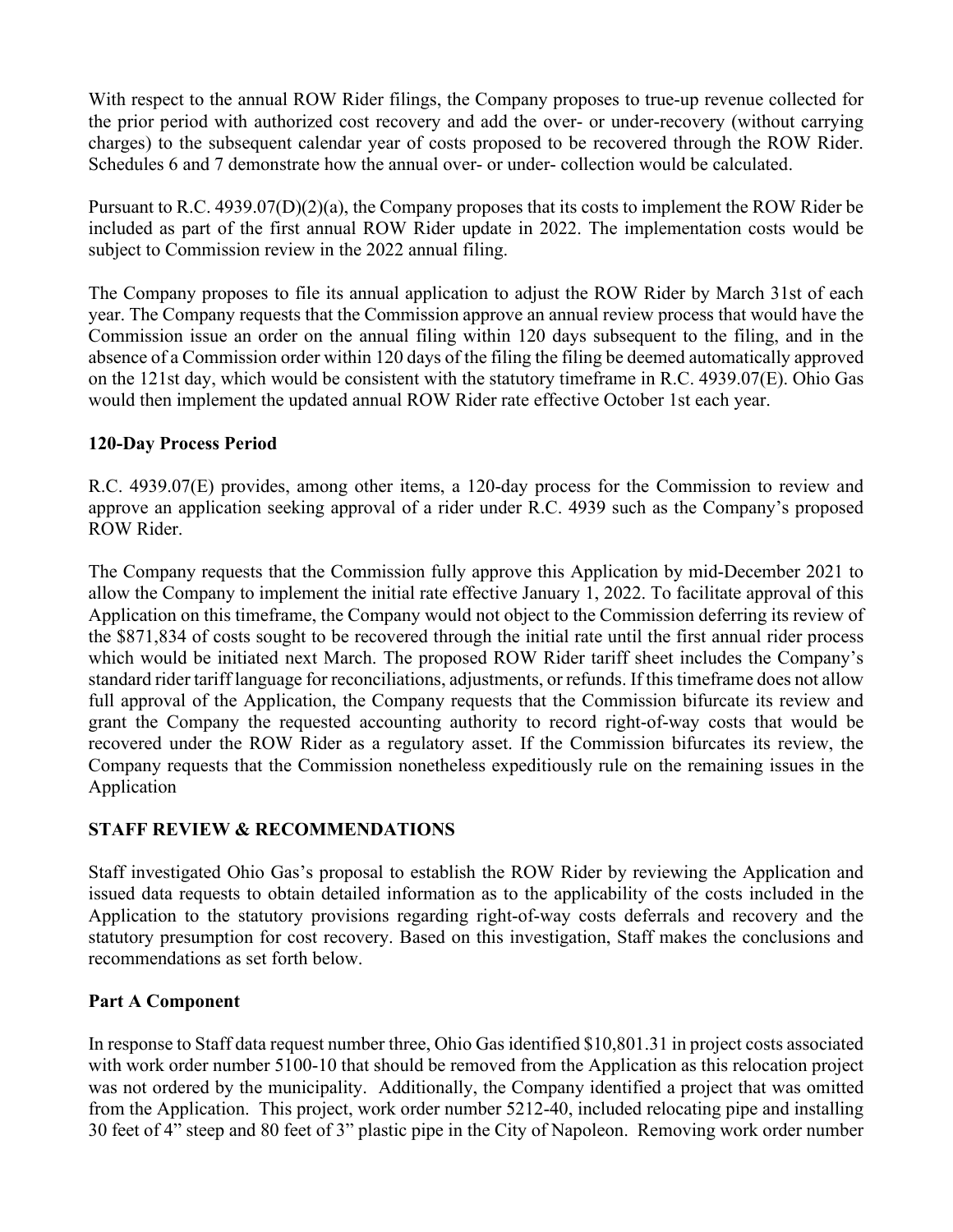5100-10 (\$10,801.31) and adding in \$7,073.36 for work order number 5212-40 results in a total of \$868,105.90 for Part A costs.

In response to Staff data request number five, Ohio Gas further identified work orders that were included as part of the Application in error. The Company identified that work orders 4710-30, 5211-30, 5212- 30 and 5235-30 were considered outside the scope of direct costs incurred as a result of local regulation of a project in the public right of way. These invalid work orders result in \$326,297.88 being removed from the Application resulting in a request to recover \$541,808.02.

Of the initial \$871,834 direct right-of-way costs from 2018 through 2020 the Company sought to recover, Staff sampled and reviewed \$734,702.55, or 84% of the total costs. Upon receipt of Staff data request number three, Staff sampled \$5,961.60, or 84%, of the project costs associated with work order number 5212-40. Staff found \$541,808.02 of the costs to be directly incurred by the Company as a result of local regulation of its occupancy or use of a public way or an appropriate allocation and assignment of costs related to implementation of R.C. 4939.07(D)(2)(a) and is therefore appropriate for deferral.

While Ohio Gas's Application is not automatically eligible for hardship consideration under R.C. 4939.07(D)(3), Staff notes that the \$541,808.02 direct right-of-way costs from 2018 through 2020 is approximately 3.4% of the Company's last approved base distribution revenue requirement. Ohio Gas is proposing a reasonable initial rate for the ROW Rider. Deferring costs without recovery would be impractical because it unfairly burdens future customers with today's costs of service

# **Part B Component**

The Application reflects no Part B (public way fees) and initial rate of zero under Part B. Staff accepts the Company's proposed method to recover the public way fees.

# **Staff Recommended Rate**

Staff recommends a rate of \$1.17 based upon \$541,808.02 in direct right-of-way costs.

# **Proposed Annual True-up Process**

Staff supports the Company's proposal that after the initial rate be in place for the first nine months of 2022, the Company would update its ROW Rider rates annually effective October 1st of each year and annual applications would include costs for the prior calendar year.

Staff further supports the Company's proposal that for the annual ROW Rider filings, the Company trueup revenue collected for the prior period with authorized cost recovery and add the over- or underrecovery (without carrying charges) to the subsequent calendar year of costs proposed to be recovered through the ROW Rider.

The Company proposes that its costs to implement the ROW Rider be included as part of the first annual ROW Rider update in 2022 and the implementation costs would be subject to Commission review in the 2022 annual filing. Staff has reviewed and accepts the Company's true-up process and notes it has not reviewed any costs related to implement the ROW Rider nor has any understanding of the type of costs the Company would seek to recover. Therefore, as proposed by the Company, Staff retains the right to review and comment on such costs in the 2022 update.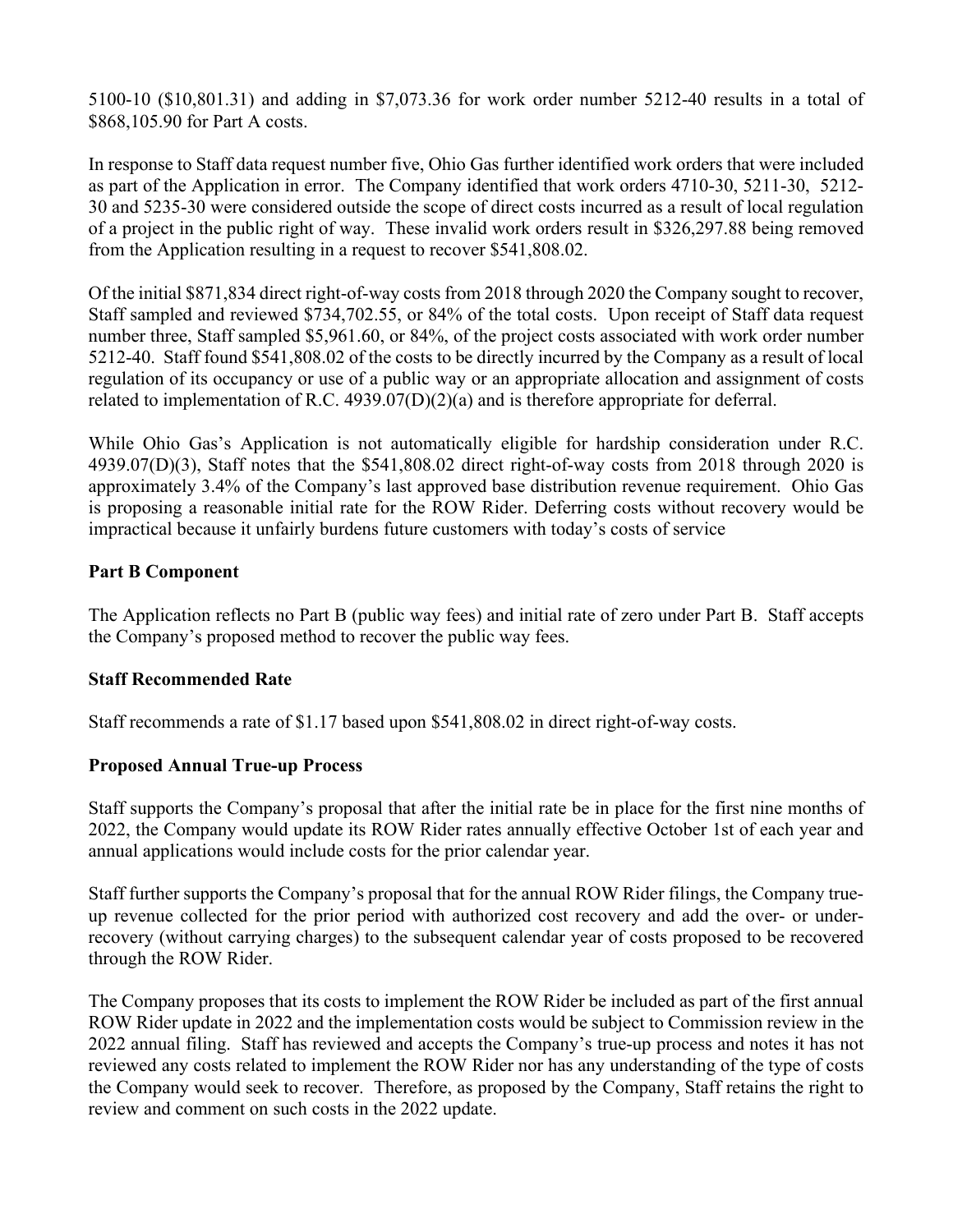With regards to the 120-day approval process, should Staff be unable to meet the 120-day deadline, Staff would file a letter with the Commission indicating such and the rate would go into effect subject to refund based on future Staff's findings and Commission order.

To expedite the review process, Staff recommends the Company file as part of its annual application any letters from the municipality as a result of directives from municipality regarding their regulation of the Company's use and occupancy of municipal rights-of-way, and other support to ensure costs the Company seeks to recover are bona fide Part A and/or Part B costs.

# **CONCLUSION**

Based on Staff's review of Ohio Gas's Application, Staff recommends the Commission approve the Application subject to Staff's recommendations stated above.